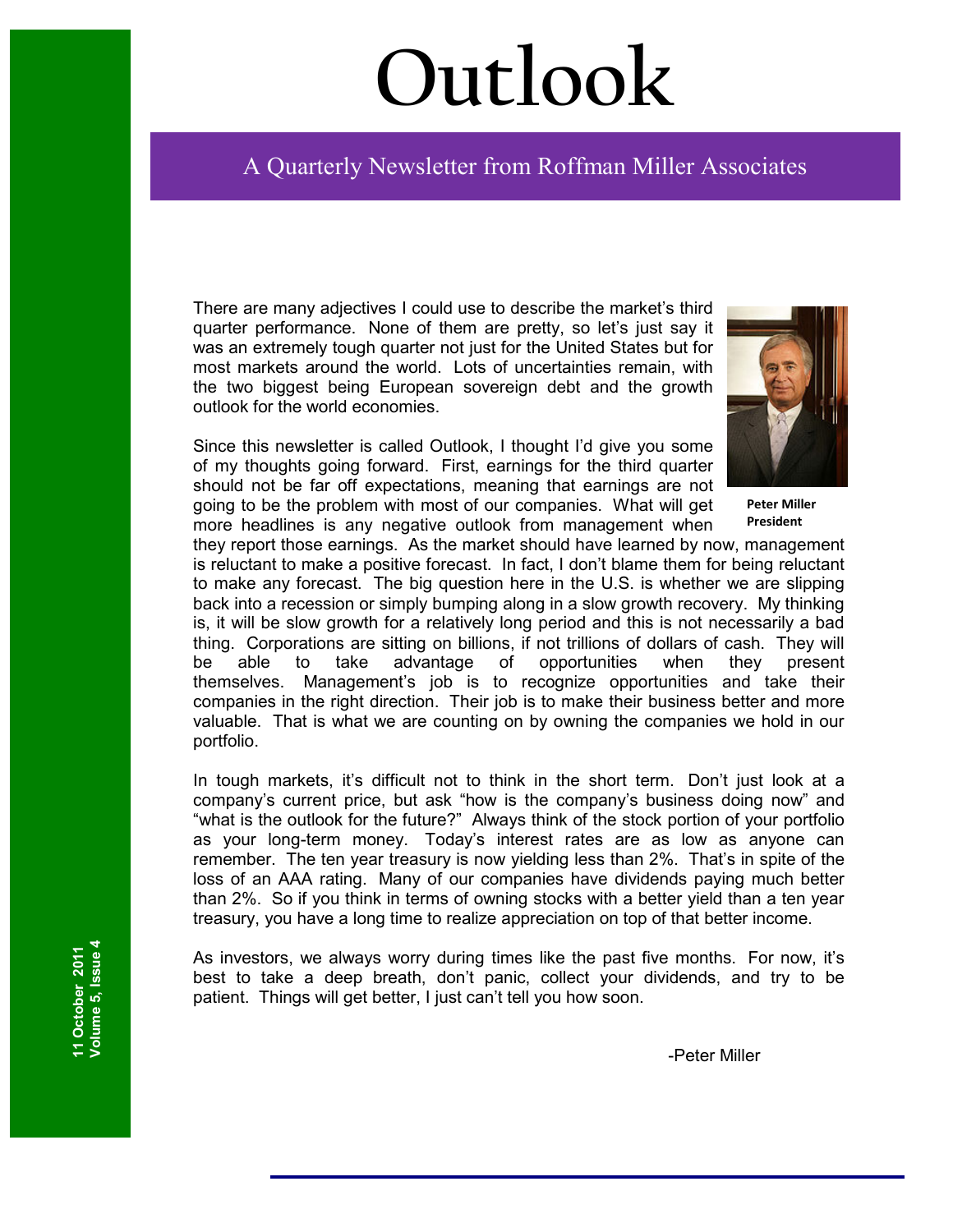# **Estate Planning 101 – Ten Bullet Points for the Busy Person**

By Peter Klenk, Esq.

- 1. **Size Doesn't Matter**: No matter how much or how little you may own, an Estate Plan makes sure your family is cared for and your plans are carried out at your death.
- 2. **Estate Plan Elements:** The basic documents everyone needs are a Will, Power of Attorney and a Medical Power of Attorney. If you have minor children, then a trust, either in the Will or outside the Will, is essential. Other documents may include an IRA Trust (if you are leaving an IRA to a minor child), a Revocable Trust (if avoiding probate is to your advantage), a Life Insurance Trust (if removing your life insurance from your estate is advantageous) and a Temporary Guardianship Appointment (if you have minor children, this gives power to a guardian to act if you are incapacitated).
- 3. **Asset Review:** Different assets require different plans. An Estate Plan should reflect your assets. Most people want assets to remain within the family. Planning to maintain assets within the family differs if the asset is an IRA, 401k or 403b, (IRA Trusts to avoid income tax problems), real estate, or cash. Location also matters, as real estate in Boca Raton, Florida is taxed very differently from real estate in Burlington County, New Jersey.
- 4. **A Will saves Money.** Dying without a Will requires an "intestate estate" be opened, which is more costly than if you have a Will. If you have minor children, it is irresponsible not to have a Will naming a guardian and a trustee to care for your child's physical and financial well-being.
- 5. **Children = Trust:** If you are leaving any assets at all to your children, a Trust is an excellent idea. If it uses the correct techniques, a Trust can protect the assets from divorce, legal entanglements and helps make sure your assets are used for your family...not your children's futures spouses and friends.
- 6. **Communication is key:** Most people feel uncomfortable talking about their estate plan with their heirs. It is difficult, but sharing information about how your Estate Plan is crafted, whom you put in charge, and why you have divided assets as you did can reduce generations of hurt feelings and perhaps years of litigation.
- 7. **Practice Makes Perfect:** Review your Estate Plan regularly and after any change to your residence or family make up. Estate law and estate and inheritance tax rules change constantly. The rules of Pennsylvania are different from those in New Jersey, so if you move you may have substantially different laws with which to deal. Setting up a trust protects the assets you leave your children from divorce, but should a child get divorced, it is wise to review your plan to make sure further protections are not warranted.
- 8. **Don't Give it All to your Spouse!** Leaving all your assets outright to your spouse misses a huge opportunity! Instead, give your spouse the option to *voluntarily* have assets held in trust. Flexibility is key when you are dealing with an unknown future, and if you spouse decides to shelter part or all of the assets, these assets will be safe from creditors, divorce, bankruptcy and other legal problems. Why not be safe?
- 9. The Perfect Gift: People are often told to give money to their children to reduce taxes...but it is better to give money in trust for your children than to give it outright. If drafted correctly, your child can be in charge of the money you give to trust, but the money will not be lost should your child be in a divorce, law suit or bankrupt. Should your child die before you the money stays in the family rather than passing to your child's spouse or friends.
- 10. **Charity Begins at the IRA:** Why give money at your death through your Will (after tax dollars) when you have an IRA (pre tax dollars)? An Estate Plan should examine where your gifts come from and consider not only ways to reduce Estate and Inheritance Taxes, but also ways to reduce Income and Capital Gains taxes.

Wills, trusts, probate, inheritance and estate taxes are the sole focus of the Attorneys in the Law Offices of Peter L. Klenk. If you need assistance with an estate plan, or have questions about estate planning, please call (215) 790-1095 to schedule a free consultation, or visit them at www.klenklaw.com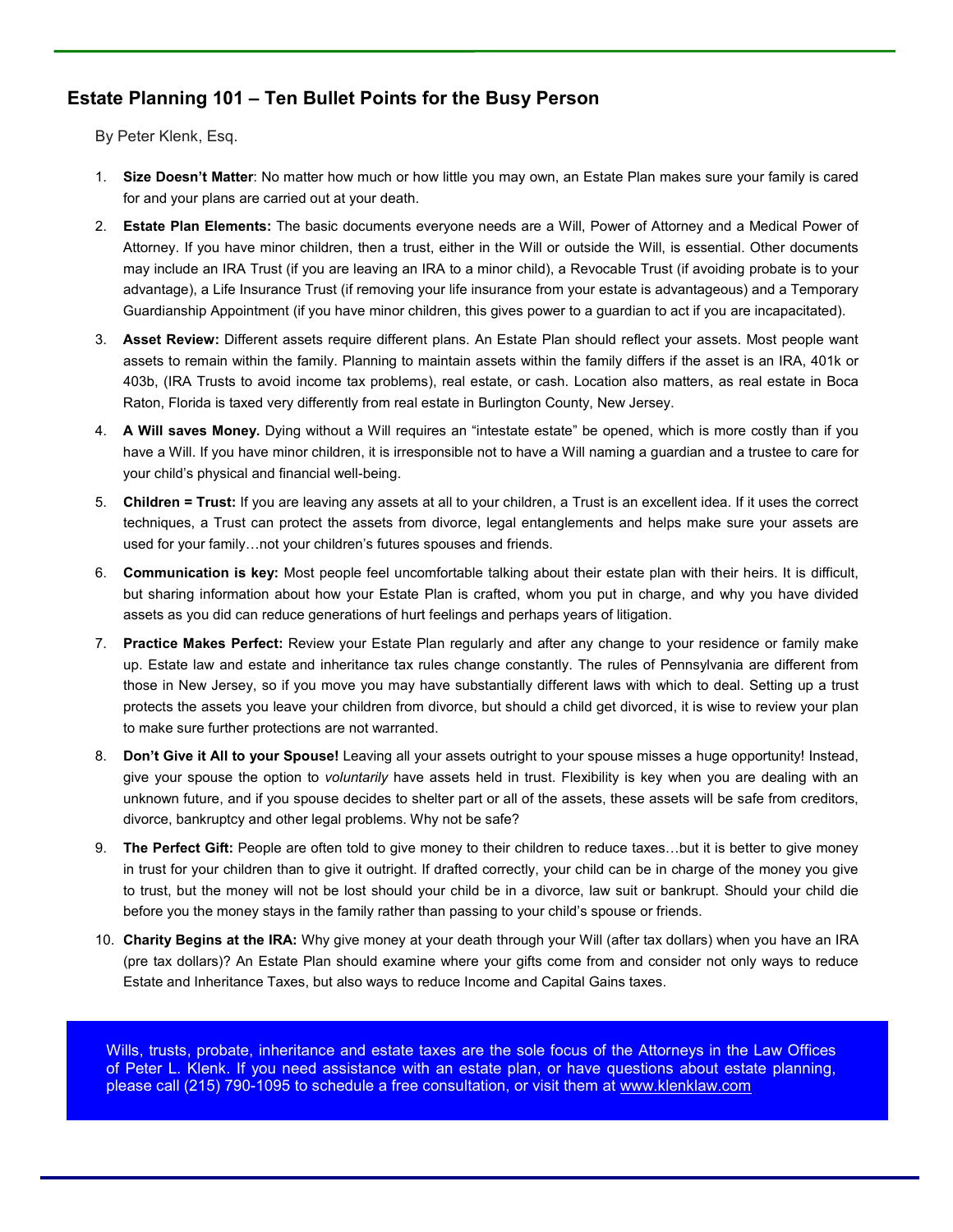#### **Important Document Checklist**

Anyone who has been called upon to help settle an estate knows that proper planning and paperwork will save time and money for your loved ones after your death. In today's complicated times, having the right documents in order *during your life* is also important.

Below is a list of documents that should be filed in a place that is safe and accessible in the event you die or become incapacitated. They should easily fit in an accordion folder or a ring binder:

- **Original Will**
- **Durable Power of Attorney**
- **Durable Healthcare Power of Attorney**
- **Living Will**
- **Letter of Instruction (with funeral arrangement request, for example)**
- **Life Insurance Policies (don't forget to include policies through your employer)**
- **Proof of ownership (of house, land, cemetery plots, vehicles, stock certificates, savings bonds, partnerships or corporate agreements, brokerage accounts)**
- **Bank Account information and online login information**
- **List of Safe Deposit boxes (and consider registering with a spouse or child so they won't have to get a court order to open them)**
- **Pension, Annuity, IRA and 401k details of accounts and beneficiaries**
- **Loans made to others**
- **Debts that you owe**
- **A simple list of your monthly obligations (so that your bills get paid)**
- **Copy of any Living Trusts**
- **Recent tax returns (three years)**
- **Marriage License**
- **Divorce judgment/Decree (with details of child support, alimony, property settlements and QDRO if applicable)**
- **Contact sheet of your professionals (Tax preparer, Financial Advisor, Legal Advisor)**
- **Names and addresses of friends and family you would want contacted if you passed**

Don't forget to keep your file up-to-date, and consider storing a copy at a friend or relative's house.

#### **A Proposed Change in the Tax Treatment of Municipal Bonds**

A provision in President Obama's American Jobs Act of 2011 could impact fixed income investors looking to the municipal bond market for federal tax-free investments.

The proposed restriction would limit the municipal interest exemption to 28% for households filing above the \$250,000 (joint filer) \$200,000 (single) thresholds.

That would leave those households in the upper tax brackets paying the difference of their bracket (35% for example) to the 28% limitation (effecting a new 7% tax in this example). As a result, it raises the hurdle by which tax-exempt rates offer relative value versus taxable alternatives.



The reaction from the municipal bond market as a whole has been muted, indicating investors believe this provision has little likelihood of passing. Even if it did, it seems there would be little impact.

Running the numbers myself, the effect seems to be worth about 21bps and 35bps in net yield and, 33bps and 54bps in taxable-equivalent yield for a 3% and 5% bond, respectively. Given that much of the municipal market these days is trading at historically cheap levels relative to taxables (>100% of US Treasuries), the effect does not reduce the relative value enough, excluding credit concerns, to significantly change the market conditions. However, if yields were to get back to a more historical 85-90% of Treasuries level, top taxbracket investors may start to see more opportunity in taxable alternatives (e.g. high grade corporate bonds).

A key part of the relative value equation is obviously taxable spreads, with tighter spreads helping and wider spreads hurting the relative attractiveness of municipal yields.

Ryan Crooks